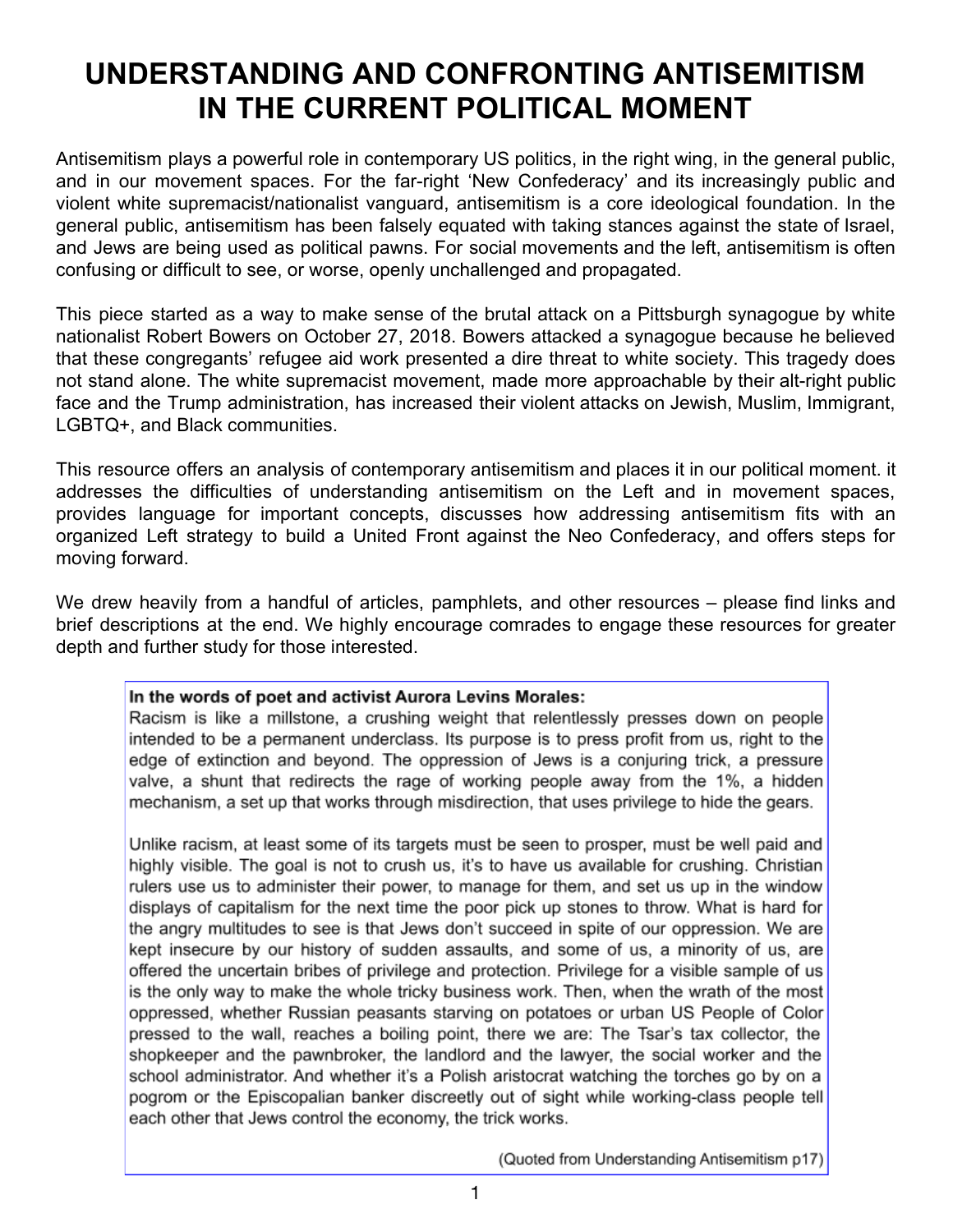### **Antisemitism in our Current Political Moment**

The massacre in Pittsburgh was one dramatic moment in a larger trend of growing antisemitism, which, as it has throughout history, goes hand in hand with the global rise of far-right, ultranationalist movements. In the US, rising antisemitism became more visible during the 2016 election cycle, as the emerging white nationalist right began to attack Jewish journalists and communities on social media. Violence against Jewish community centers, schools, and places of worship has increased since. In the lead up to the 2018 midterm elections, thinly veiled antisemitic tropes were often deployed by the Republican party as a dog whistle to white nationalist elements of their base. Notably, the right wing use of the term "globalist" alludes to the idea of a specifically Jewish global conspiracy  $\overline{ }$  - compared to Trump calling himself a "Nationalist". Leading into the 2020 cycle, Trump has claimed that Jews who vote Democrat are "disloyal" to America, perpetuating white supremacist ideas of Jewish dual loyalty.

The demonization of Hungarian Jewish billionaire George Soros as the financier of the left (who has also been accused of being the shadowy string-puller by Trump and right wing nationalists across the world) is another clear example of ways in which age old antisemitic tropes are being deployed by the right to scapegoat Jews.<sup>2</sup>

False accusations of antisemitism are increasingly being used by the right wing to divide progressive movements. The accusations of antisemitism used against Rep. Ilhan Omar, Rep. Rashida Tlaib, Angela Davis, Tamika Mallory, and Marc Lamont Hill are a cynical ploy of the right wing to discredit progressive leaders, especially Black and Muslim progressive leaders, who support Palestinian liberation.

Because of the way the right is simultaneously attacking Jews and using anti-semitism to attack left movements, it is crucial that the left have a clear analysis of what antisemitism is and is not.

#### **ANTISEMITISM, NO HYPHEN**

Its important to understand that the term ANTISEMITISM does not refer to prejudices against all Semitic peoples - a pseudo-scientific concept in its own right. The term was popularized in 1879 by German political agitator Wilhelm Marr, who referred to Jews as racially distinct from White Germans, and a threat to German society. The concept of a "Jewish Race" remains central to modern white supremacist movements and ideology. Antisemitism is a distinct form of oppression against Jews as a racialized group, not against "Semites", aka people of Arabian descent. Therefore, we do not use a hyphen to remain clear on what we are discussing.

### **What is a Jew?**

"It is not the Jews who are the enemies of the working people. The enemies of the workers are the *capitalists of all countries. Among the Jews there are working people, and they form the majority.*

<sup>&</sup>lt;sup>1</sup> "The Origins of the 'Globalist' Slur" by Ben Zimmer. The Atlantic, March 14 2018

<sup>&</sup>lt;sup>2</sup> "Why the Right Loves to Hate George Soros" by Matt Welch. The Atlantic, October 6 2018

https://www.theatlantic.com/ideas/archive/2018/10/explaining-rights-obsession-george-soros/572401/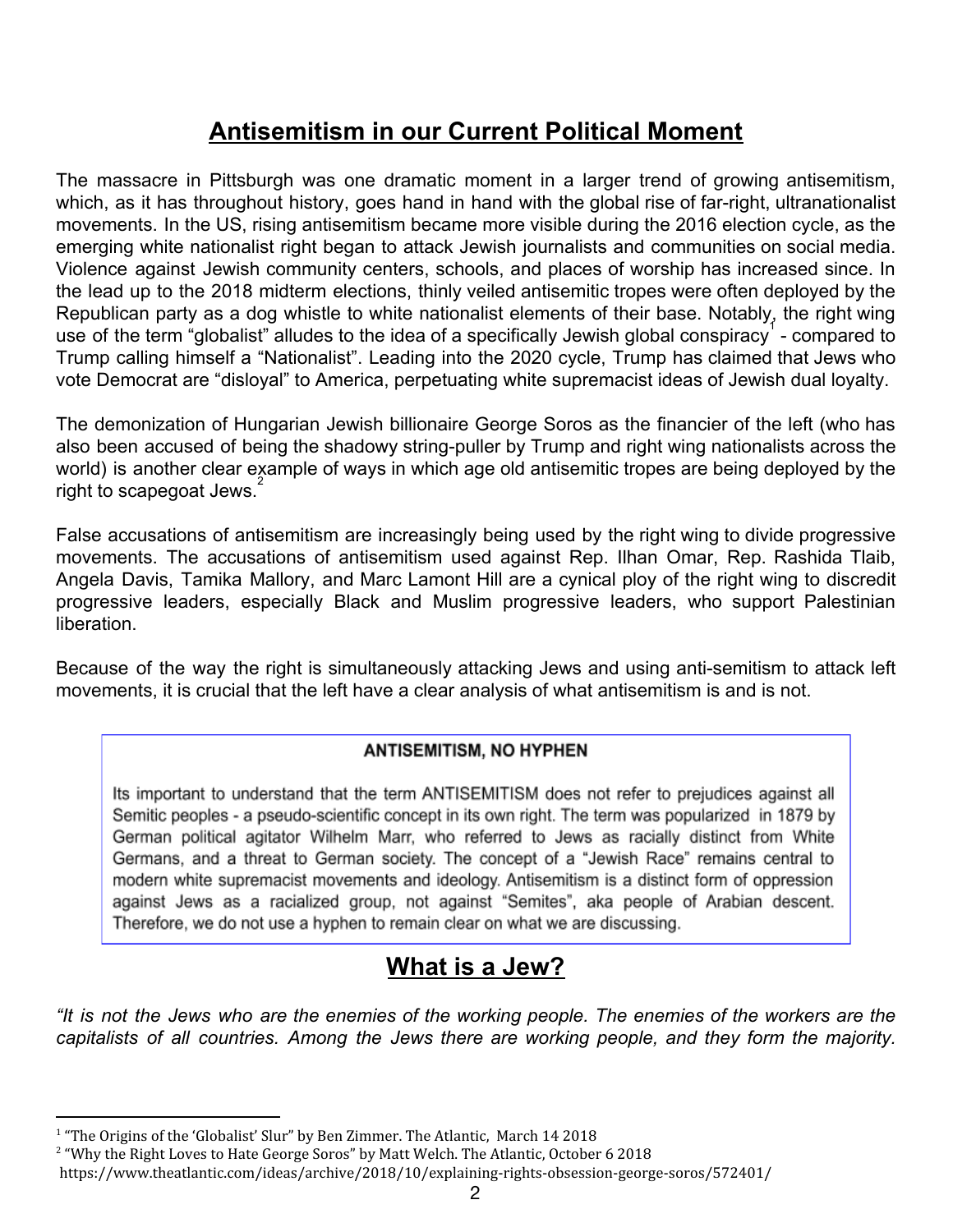They are our brothers, who, like us, are oppressed by capital; they are our comrades in the struggle *for socialism."* - V.I Lenin<sup>3</sup>

A central way that antisemitism thrives is through myths and stereotypes about Jews.<sup>4</sup> Before digging more deeply into how antisemitism functions and why we must confront it, we need a basic understanding of what and who Jews are.

Jewishness is comprised of several types of identities. Judaism is a religion like any other religion, with diverse sects, movements, and subgroups. Jewishness is also a set of ethnic identities, roughly tied to different parts of the world. It is also a cultural identity, or membership in a historic community.

Jews make up about 0.2% of the world population, and about 2.2% of the US population. The majority of Jews in the United States today are ethnically Ashkenazi, meaning they trace their origins to Eastern and Western Europe and Russia. Other Jewish ethnic groups include Middle Eastern, North African, Central Asian, and Balkan (Mizrahi); Ethiopian and Ugandan (African); and Spanish, Greek, Turkish, and Portuguese Jews (Sephardi). Jewish communities exist on every continent except Antarctica, some dating back thousands of years.

There is also significant class diversity among Jews. Contrary to popular conspiracy theories about Jews controlling the world's wealth, the very wealthiest individuals on the planet are predominantly Christian according to nonpartisan wealth research firm New World Wealth. Of the 13.1 million people in the world who are millionaires, 56.2% were Christians, while 6.5% were Muslims, 3.9% are Hindu and 1.7% are Jewish.<sup>5</sup> In the US, white Jews make slightly above the average income. Some white Jewish men are very wealthy and dominate the political imagination, but poor and working class Jews are the vast majority.

It is crucial to recognize that there are Jews of every race, class, and gender. In other words, there is no singular or cohesive Jewish identity or political formation - Jews come from all kinds of places, and look every kind of way.

### **What is Antisemitism and why is it so difficult to understand?**

*"Antisemitism's job is to make the ruling class invisible. It protects ruling class power structures, diverting anger at injustice towards Jews instead…it serves the same ends, whether enshrined in law or institutionalized only in our minds; whether it is state policy, popular 'common sense', or acts of grassroots movements like our own."<sup>6</sup>*

The rising antisemitism we are seeing today is part of a larger historical process. Antisemitism tends to function cyclically, and while it shares many aspects of other forms of oppression (as well as outcomes), antisemitism has its own unique qualities and functions that can make it hard to recognize and confront. It combines religious prejudice, racist pseudoscience, cultural stereotyping, and political scapegoating to cast "the Jews" as not only other, but as the disproportionately powerful enemy race. Antisemitism "tells the story that Jews are responsible for people's suffering, [are] secretive, manipulative, untrustworthy, and dangerous".<sup>7</sup>

<sup>3</sup> "Anti-Jewish Pogroms" (Speech) VI Lenin, March 1919

<sup>4</sup> Information on Antisemitism for Movement Partners (JFREJ/JCA/BTA, 2019) p7

<sup>5</sup> Cited from Understanding Antisemitism, JFREJ

<sup>&</sup>lt;sup>6</sup> The Past Didn't Go Anywhere,: making resistance to antisemitism part of all of our movements (April Rosenblum, 2007) p1

<sup>7</sup> Information on Antisemitism for Movement Partners (JFREJ/JCA/BTA, 2019) p8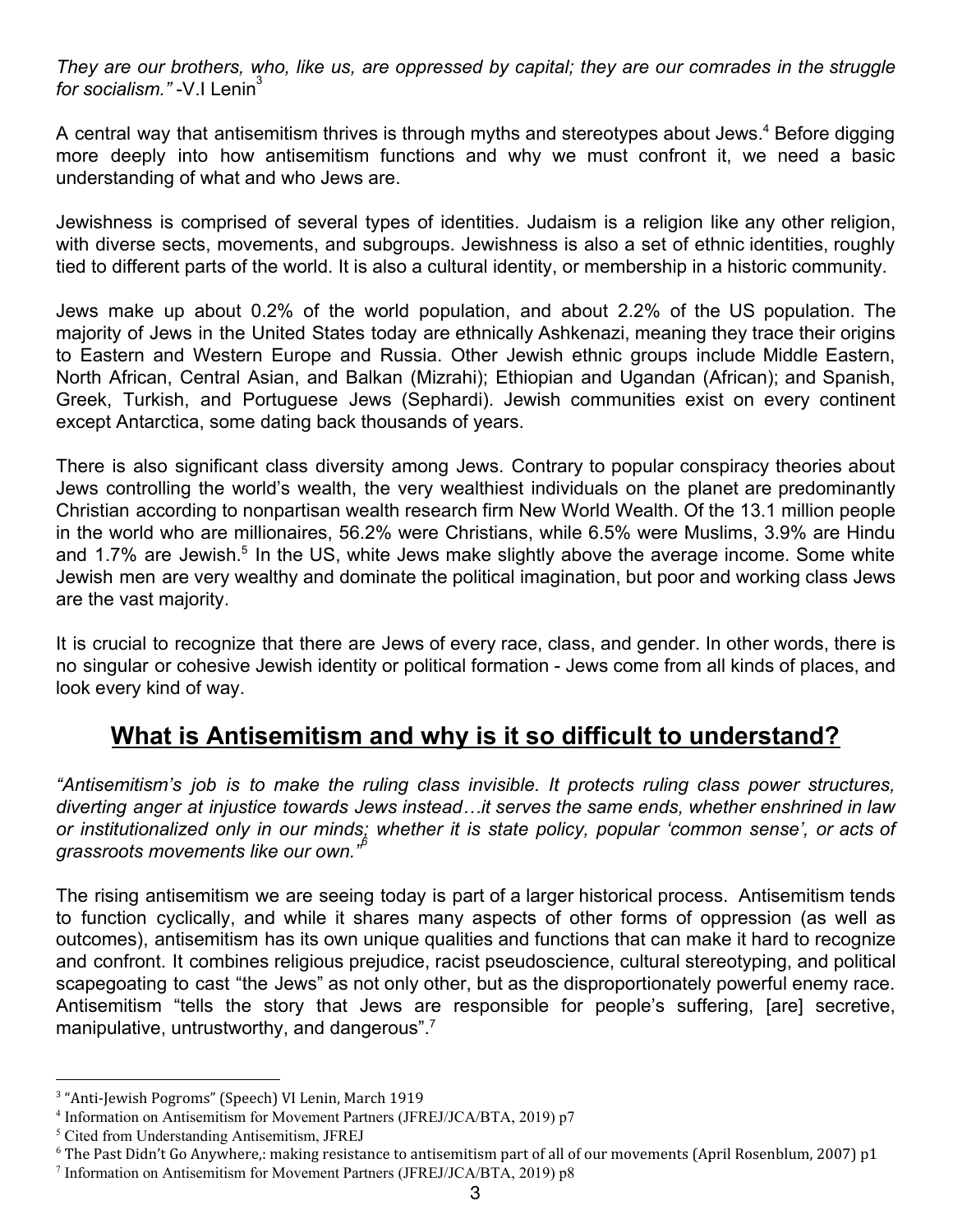In Christian Europe, Jews were not allowed to own land or serve in a majority of social and economic roles. Being kept on the outskirts of society, Jews were easily scapegoated by the ruling class and were never fully assimilated into the European body politic. It is worth noting that this state-sponsored separatism looked very different and was significantly less dangerous in the Muslim contexts of the Moorish empire and Arabia, where Jews were protected as Ahl Al-Kitab or "People of the Book".

Classical antisemitism claims that Jews have a disproportionate amount of social control or power. In reality, Jews have rarely held significant power at the highest levels of the state. Money lending and merchantry were roles Jews could occupy; they were not allowed to have land and these jobs were prohibited for Christian peasants. Providing money and goods in the service of the ruler kept Jews close to power without ever really holding it, and created an easy target when the elites needed to obscure social and economic contradictions. This is the origin of many anti-Jewish stereotypes and myths about Jews and greed. For this reason, the history of Jews in Europe was characterized by periods of acceptance, and even prosperity, which alternated with periods of intense violence and persecution in times when the ruling class needed a convenient scapegoat for rising popular discontent.

It was a cycle like this, with relative Jewish prosperity, acceptance, and proximity to power that culminated in the Holocaust in the middle of the 20th century. In under 10 years, Jews across Europe went from being fully integrated members of their communities to extermination camps. The speed at which this cycle has historically moved from acceptance to persecution has led to deeply held feelings of vulnerability and anxiety in Jewish communities (especially in contexts where the majority are of European descent). It also makes antisemitism difficult to recognize because Jewish communities often appear, and are, prosperous and powerful throughout extended periods of history.

#### <u>The cycle of antisemitism:</u>

*First*, Jews are isolated, especially from other oppressed groups who may otherwise find common enemies or purpose. Second, other oppressed groups are manipulated away from identifying the real enemy, instead placing the onus of their exploitation on Jews. Third, lews are targeted for violence. Then *fourth*, as an outcome of blame, isolation, and terror, Jews are pressured to cooperate with the ruling class in exchange for safety. Until that safety is no longer convenient for the ruling class.

The publication of the fraudulent "Protocols of the Elders of Zion" - a propaganda piece created by Czar Nicholas II of Russia to hide the reality of his exorbitant spending from the starving masses, built on the history of anti-Jewish oppression and popularized the idea of Jews as a secret global cabal running the world. Capitalist Henry Ford repackaged this book as "The International Jew" and used it to divide factory workers who were aligning around the 2-day weekend. It remains influential and widely distributed today.

These historically rooted ideas have been carried into our political moment. Beginning in the 1980s, neo-Nazi skinhead movements trafficked in Holocaust denial and later circulated ideas of "white genocide" that put Jews at the center of a vast conspiracy to exterminate the "white race." As these organizations were increasingly pushed out of mainstream discourse, the white right shifted tactics to make their ideology more palatable to the masses by trading shaved heads for undercuts and jack boots for business suits. $8$  The dawn of the internet bolstered this new form of white-supremacist

<sup>8</sup> "A Reformed White Nationalist Says the Worst is Yet to Come" *The Atlantic* (Yara Bayoumy and Kathy Gilsinan) Aug 6 2019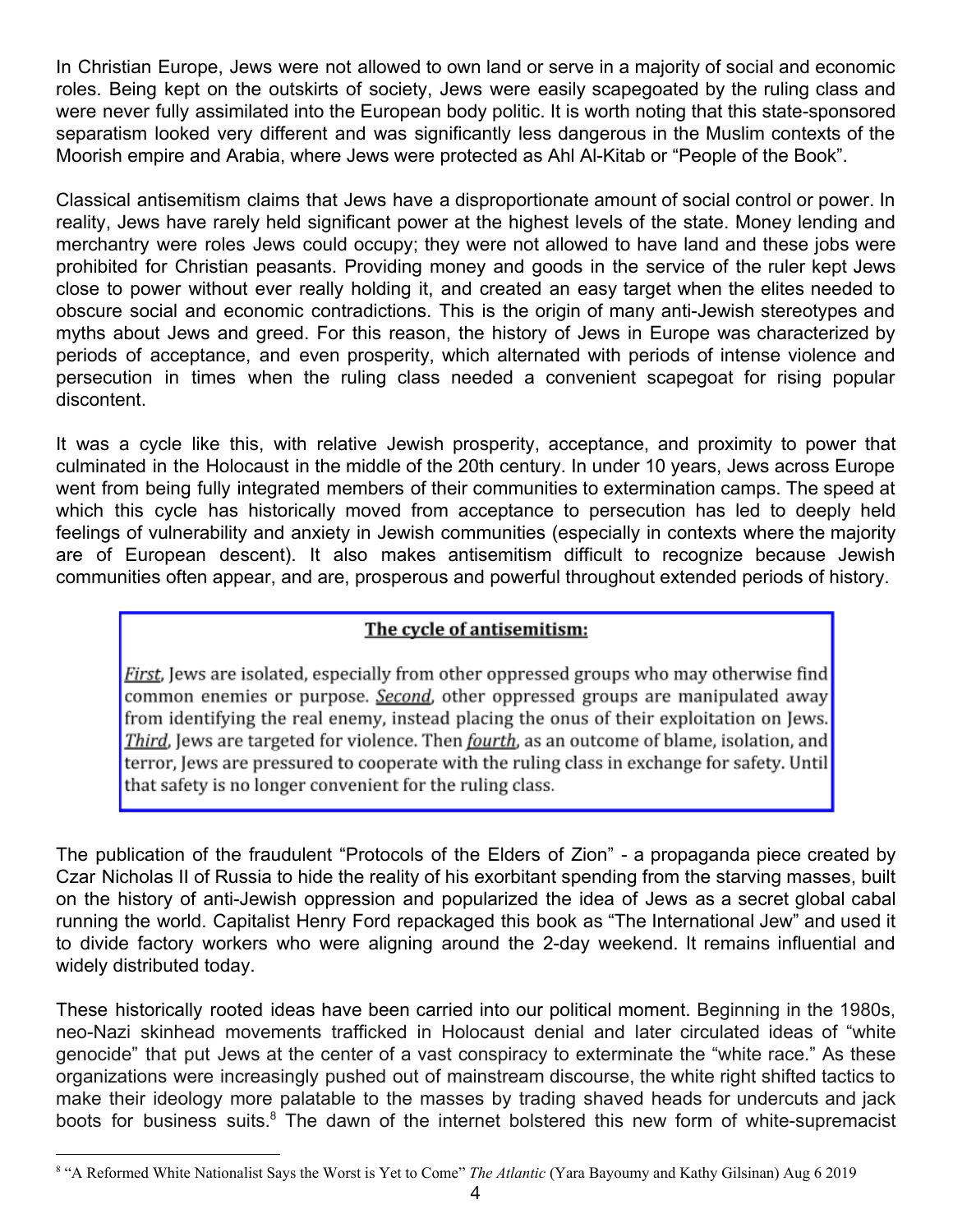organizing, facilitating connections between organizations and planting the seeds for the nascent alt-right, which would burst into wider public view with the rise of Trumpism and the New Confederacy.

Claims that George Soros is funding the left or Sheldon Adelson is funding the right, memes and campaign ads targeting the Rothschild family in connection with a secret global cabal, McCarthyism's disproportionate targeting of Jews justified by their supposed dual loyalty, conspiracy theories that claim that Israel or Jews were behind 9/11 or the 2008 financial crisis, that the US invaded Iraq at Israel's behest, etc. are all examples of ways in which historically-rooted antisemitic tropes created in Europe have taken hold in the United States and remain alive today.

### **Race and Antisemitism**

*"In part we've had trouble because it looks different from the oppressions we understand, which enforce inferiority on oppressed groups to disempower them. Anti-Jewish oppression, on the other hand, can make its target look extremely powerful. Antisemitism's job is to make the ruling classes invisible.*" 10

One common source of confusion around antisemitism is that most Jews in the United States have white skin. About 85% of Jews in the US come from white European ancestry, thereby participating in and benefiting from structures of white supremacy today. This does not mean that white Jews do not face oppression, rather the color of their skin is not a factor of that oppression.<sup>11</sup>

Indeed, Jewish isolation from other oppressed groups, along with a historic role as a middle agent between the elites and working classes (see the cycle of antisemitism above) has created especially complex historical relationships between Black and Jewish communities in the United States. While it is beyond the scope of this resource to discuss this relationship fully, it is important to note that Jews have been politically and economically set up against Black communities, often serving in middle agent roles such as landlords, teachers and social workers. James Baldwin discusses the myth of Jewish control in Black neighborhoods in his 1967 essay *Negroes are Anti-Semitic Because They are Anti-White*: "No more than the good white people of the South, who are really responsible for the bombings and lynchings, are ever present at these events, do the people who really own Harlem ever appear at the door to collect rent."

At the same time, Jews historically have made up a disproportionate amount of the white people involved in radical social movements and movements for Black liberation. Black/Jewish alliances have historically been extremely threatening to the ruling class, which is a big part of why Black and Jewish communities continue to be set up against one another.

In America today, many Jews benefit from white privilege yet are under attack from white supremacy. Antisemitism is difficult to see in our current political moment, when Jews still experience relative acceptance and economic prosperity. However, as soon as it becomes more convenient for Jews to serve as scapegoats for the ruling class, history has shown that the privilege Jews were once afforded can disappear almost instantaneously. In other words, Jews are conditionally white, benefitting from this privilege until it is no longer convenient.

<sup>&</sup>lt;sup>9</sup> "Attacking Antisemitism" by Ben Lorber, Jacobin Magazine, November 2018

<sup>&</sup>lt;sup>10</sup> The Past Didn't Go Anywhere, p3

 $11$  Robin D. G. Kelley, Hammer and Hoe: Alabama Communists During the Great Depression (1990) p27-28

 $12$  James Baldwin, "Negroes Are Anti-Semitic Because They're Anti-White" (April 9, 1967) New York Times Magazine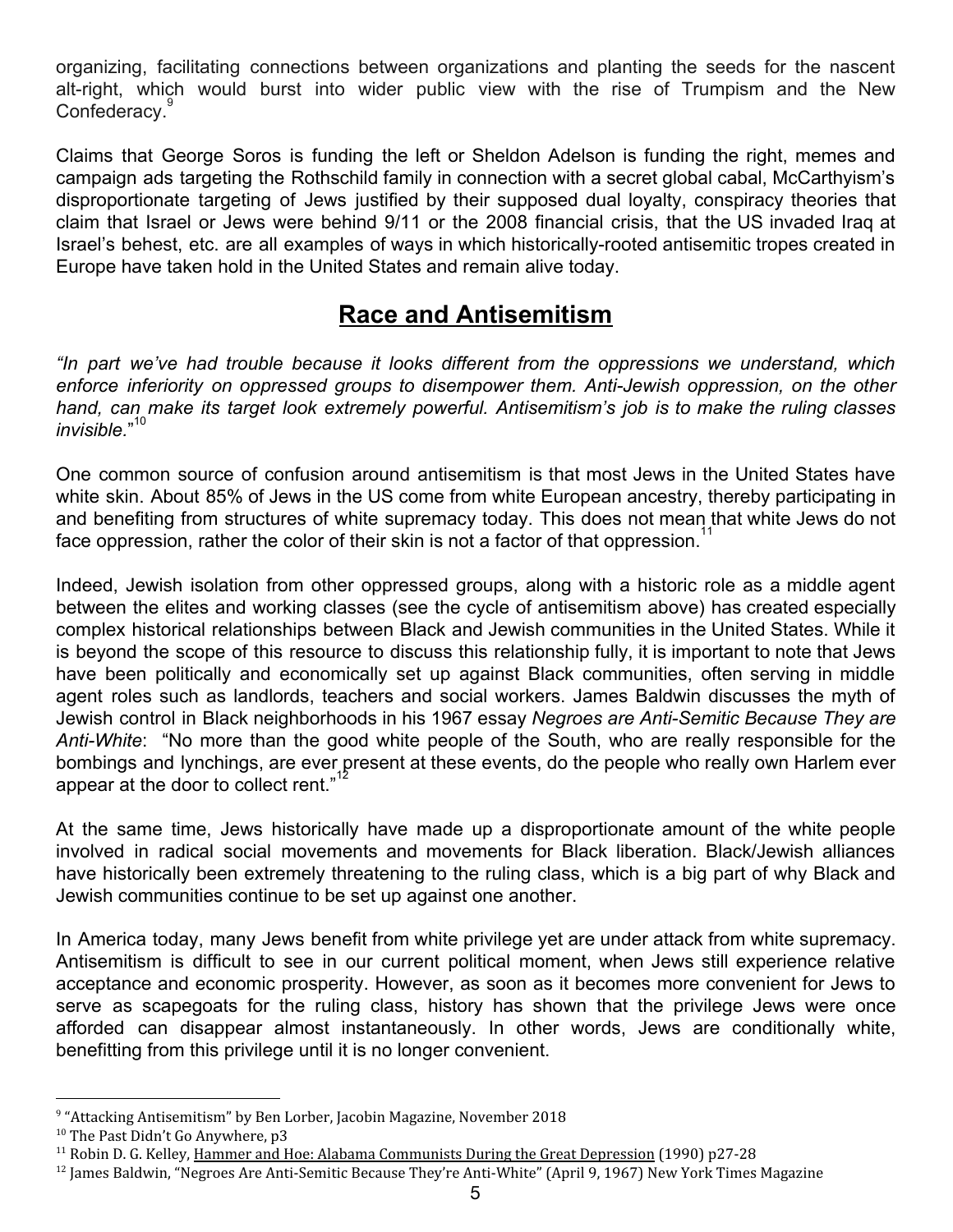Conditional whiteness can apply in a number of circumstances - a light-skinned immigrant may "pass" as white until their accent or language gives away their otherness, or Irish and Italian people being granted whiteness in mid-20th century America. In our context, even though Jews are racialized as white, white supremacist ideology still sees Jews as "a race – the race – that presents an existential threat because of the fact they often read as white – are a different, unassimilable, enemy race that must be exposed, defeated, and ultimately eliminated." <sup>5</sup>

According to this ideology, Jews are also the hidden masterminds behind social movements including immigration, Black liberation movements, and feminist movements. We saw this clearly in the ideology of Robert Bowers, the Pittsburgh shooter, who chose the Tree of Life synagogue as his target due to the work they did with the Hebrew Immigrant Aid Society, a refugee resettlement organization. To Robert Bowers, Jews were to blame for bringing refugees in the United States. This idea that Jews are working to "replace" the white race is a consistent refrain in white supremacist ideology.

Racist anti-Immigrant and antisemitic beliefs are inextricably bound in white supremacist thinking. The KKK in Alabama and Mississippi publicly blamed Communist Jews as a rallying point against civil rights workers and union organizers, and the idea of "passing for white" still terrorizes the Trump base and the New Confederate segregationist brand of white supremacy.

Antisemitism animates a racist ideology that sees people of color as incapable of building their own liberation movements, instead placing the blame on a Jewish conspiracy. In this line of thinking, the fact that Jews appear white only makes them more dangerous as they are deceptively able to blend in and pollute the "purity of the white race".

Moreover, Jews of Color, like all other People of Color, are targets of racism and white supremacy – including within the Jewish community – but can be further targeted by antisemitism. It must be a core principle in the Left and among Jews fighting for liberation of all people that we create space for each other's divergent experiences, and at the same time remain clear on who among us faces the greatest and most immediate threats to safety.

### **Antisemitism and Palestinian Liberation**

Israel's occupation of Palestinian land and its oppression of the Palestinian people is a major crisis. Our movements must unapologetically support Palestinian liberation as part of a broader fight for global justice.

Anti-Zionism is absolutely not equivalent to antisemtism. However, in our work for Palestinian liberation we must be careful to avoid falling into antisemitic tropes. Conflating Zionism with Jews, claiming that Jews are manipulating the US to give aid to Israel, claiming that American Jews have a dual loyalty to Israel, or ignoring the non-Jews responsible for the oppression of Palestinian people (including the US government, whose interests in the region have nothing to do with Jews) are all ways that old antisemitic tropes can slip into movements for Palestinian liberation. When this happens, it only hinders our work for Palestinian liberation.

Over the past few decades, the Jewish political right has aligned with the Christian political right to distort and redefine antisemitism as primarily criticism of Israel or Israeli government policy. As the American and Israeli right wing has repeatedly shown, this new definition has proven extremely effective at rallying the right wing and center, and driving a wedge in progressive movements. Sadly,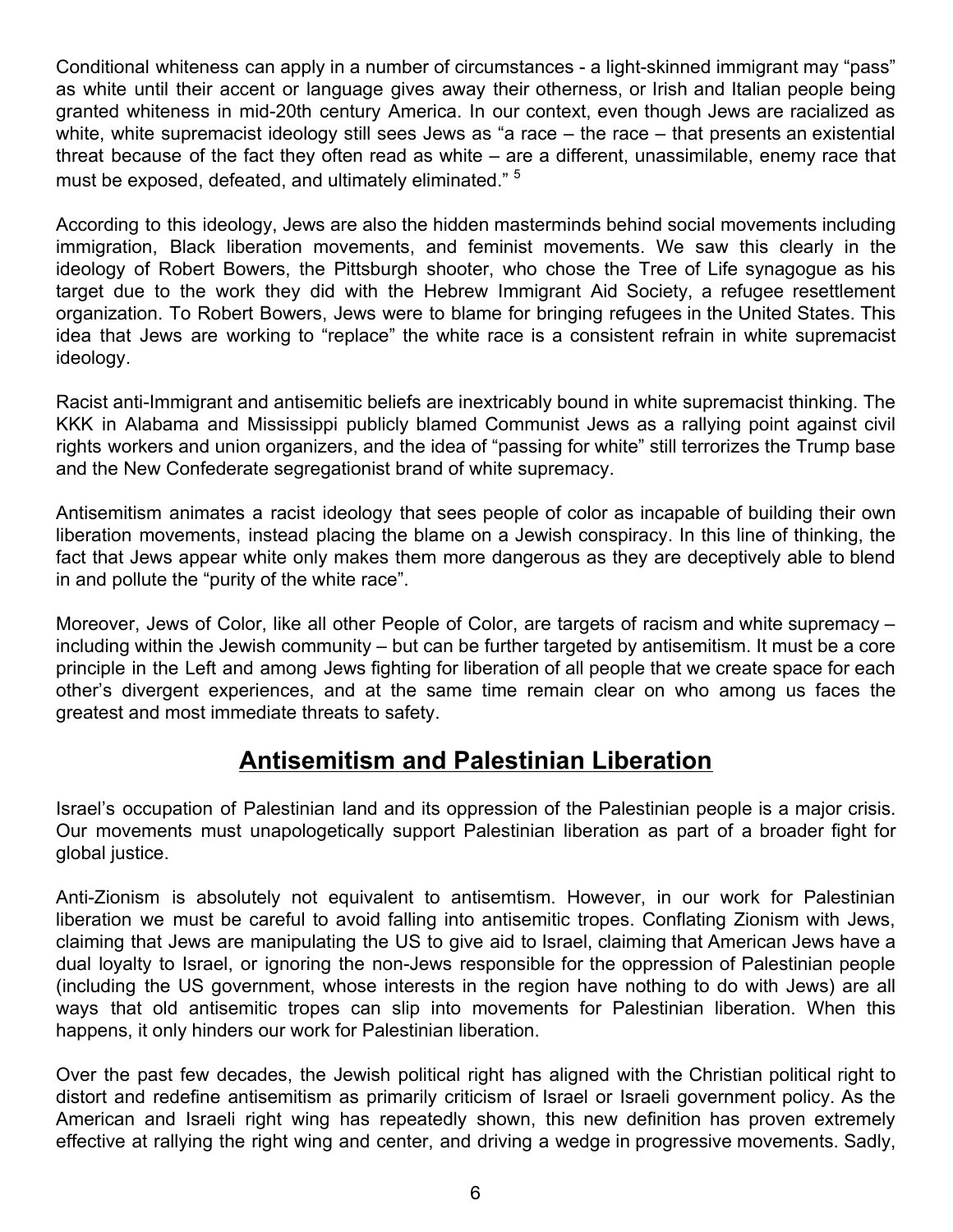this coalition "have sometimes seemed like the *only* people willing to discuss and call out antisemitism".<sup>13</sup>

Some elements of the white right take this a step further and hold Israel up as a model ethnostate, Donald Trump has repeatedly referred to Democratic Jews as disloyal to America, and his administration defers to Messianic Jews (or Jews for Jesus) to add legitimacy to their stances on Israel. Clearly, white right support for the nation of Israel has nothing to do with the Jewish people, in the US or Israel; Jews are used as pawns to push support for a strategic ally for US interests and investments in the middle east.

Progressive movements (including progressive Jewish movements) are now being silenced through what this alliance has marketed as "antisemitism of the left". Antisemitism is a fundamentally right wing ideology, yet the right's equation of antisemitism and anti-Zionism has become the mainstream definition. If the left develops a sharper analysis and deeper commitment to interrupting antisemitism, we can much more effectively resist being smeared by the right.

When our movements fail to make a clear distinction between Jews and the Israeli government in our work for Palestinian liberation, Jews who might otherwise align with the multinational working class alliance can feel isolated and attacked. Because the right is so vocal about fighting their version of "antisemitism," Jews who otherwise see through right-wing rhetoric may flee towards the only "protection" offered. There is a danger that many Jews will join with and falsely legitimize right wing coalitions that pose a much more urgent threat to Jewish communities and the rest of the multinational working class.

### **Antisemitism and the Left**

*"Their thoughts, emotions, outlook depend upon tradition, material conditions of life, cultural level, etc…The older half of the population was educated under Czarism. The younger half has inherited a great deal from the older… Despite the model legislation of the October Revolution, it is impossible that national and chauvinist prejudices, particularly anti-Semitism, should not have persisted* strongly". Leon Trotsky<sup>14</sup>

Antisemitism is a fundamentally right wing ideology formed within European ruling classes. Its function has always been to distract the working class and oppressed peoples from fighting their real enemy by setting up a convenient scapegoat for their anger, and someone to blame for their material oppression. It makes perfect sense, then, that antisemitism and antisemitic tropes still exist in our movement spaces, even though very few leftists hold real anti-Jewish beliefs.

Antisemitism exists in our unions and movement groups just as misogyny and racism do. Sometimes this is overt and personal, sometimes it is more subtle. Just like other forms of oppression, it can be institutional and it can be internalized. Antisemitism can look differently in different movement contexts. It can look like the conflation of Israel with all Jews or the assumptions of dual loyalty. It can also look like exceptionalizing contradictions around race and privilege when it comes to Jews (i.e. claiming that white Jews are more racist than other white people), dismissing oppressive experiences, stereotyping, and expecting Jews to credential their politics (especially around Palestine) in a way that is not expected of others. It can also look like using Jews or Jewish

<sup>13</sup> Understanding Antisemitism, p5

<sup>&</sup>lt;sup>14</sup> Leon Trotsky, Thermidor and Antismitism (Feb 22 1937) Published in The New International Vol II No 4 May, 1941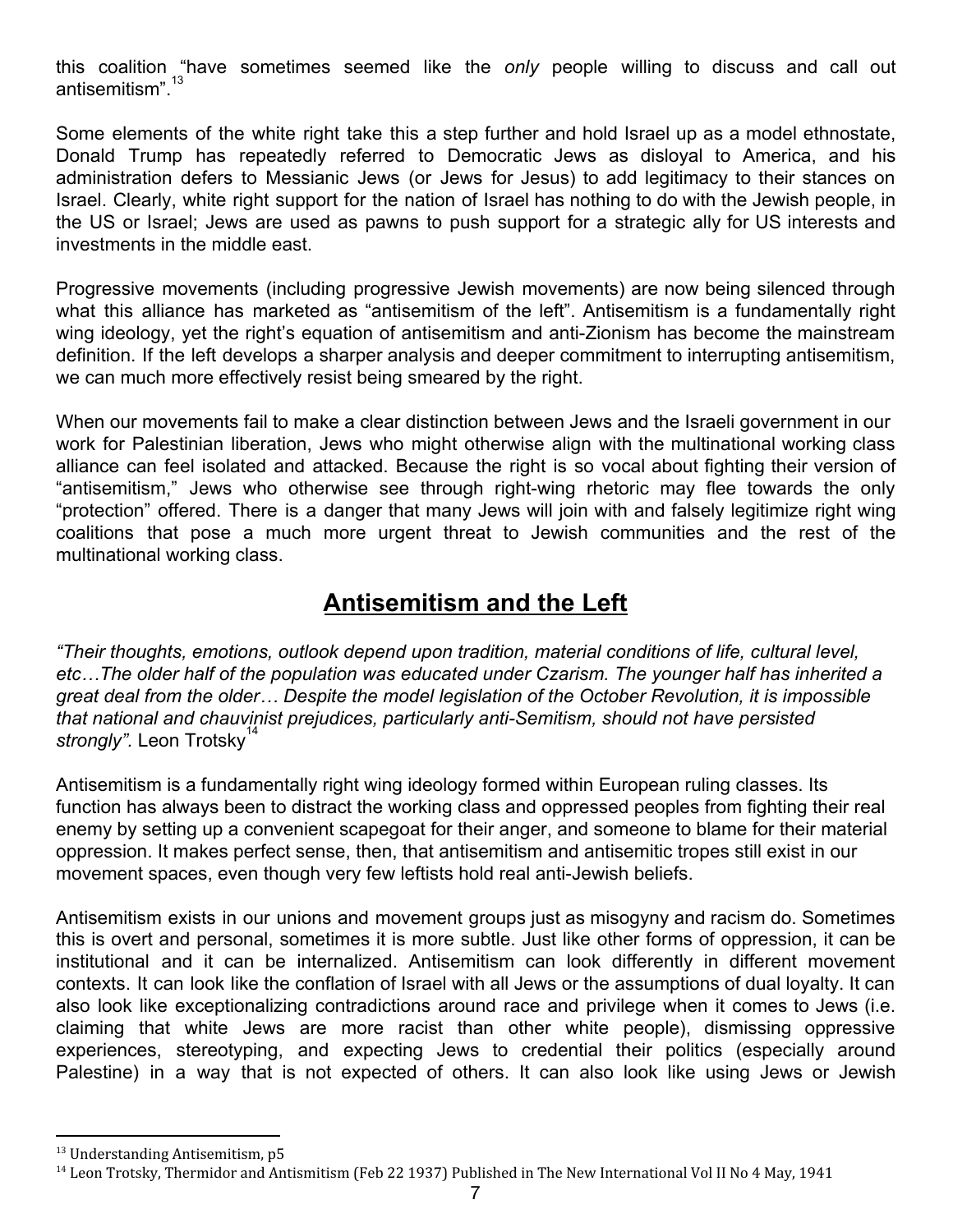conspiracy as a stand in for capitalism (i.e conflating Jews with Wall Street or the Banks) or blaming Jews for global conflict.

Dismissal of anti-Jewish oppression is perhaps the most common form of antisemitism in our movement spaces. Because the oppression of Jews does not look the oppressions we are more familiar with fighting, it can seem like it's not real unless there is clear and undeniable evidence. However, antisemitism has had real impacts on Left movements historically and today.

Like their contemporaries on the right, many early Left thinkers struggled with or perpetuated antisemitism. Pierre Proudhon used antisemitic imagery, Marx painted Jews as "collectively greedy, soul-less and loyal only to money, and insulted opponents with antisemitic and racist jibes in his private writings".<sup>"</sup> Populist movements in Czarist Russia celebrated pogroms (violent and often state-sponsored popular uprisings against Jews that regularly destroyed entire communities), but the revolution did not do away with these long-held prejudices against Jews, Europe's perpetual other. In WWII, armed Jewish resistance fighters were not welcomed by gentile fighters, including the Red Army. Arab anti-colonial movements incorporated anti-Jewish rhetoric, and some even allied with Hitler to boost their anti-British resistance. Several Arab Jewish communities suffered massacres and forced expulsions.

In organizing for the liberation of all people, we need to exercise caution to not perpetuate antisemitic tropes and to call them out when we hear them. By design, antisemetic tropes can sometimes seem close to a real analysis of Capitalism. However, when "the Jews" become the stand-in for the small minority who really does control our global economic system (the ruling class), we allow for divisions within our united front instead of directing mass anger and energy towards fighting the real enemy.

Please see the Appendix for a list of tropes and conspiracy theories about Jews, and how to avoid them in our organizing and movement building work.

### **Combating Antisemitism**

Antisemitism is a central pillar of white nationalist and white supremacist movements, but is also a more subtle and insidious presence throughout society that pulls towards white right politics. Where the left does not address the systemic targeting of Jews, the right will.

Very few Left organizations address antisemitism publicly unless there is overt violence. When organizations remain silent, Jews who otherwise orient with Left united front politics feel unrecognized and dismissed, continuing a lack of involvement in organizations. Across the country, groups like IfNotNow and Jewish Voice for Peace are organizing Jews against the occupation of Palestine, and Never Again Action is linking with immigrant organizations to confront ICE and CBP, and doing so in a way that is creating a new generation of political activists. The people who run these organizations often identify as socialists, many of their leaders work for labor unions or social movement organizations. Their leaders and members come from more racial and cultural backgrounds than even most Jews are used to seeing in Jewish spaces.

Then what can we as progressives, Leftists, and Socialists do to combat this vicious ideology that animates the white supremacist movement and obscures the reality of capitalist exploitation? When we are clear about antisemitism we are better positioned to challenge harmful ideas and tendencies in our movements and in the general public. Jews on the left know we don't have a home in the white

<sup>&</sup>lt;sup>15</sup> The Past Didn't Go Anywhere, 12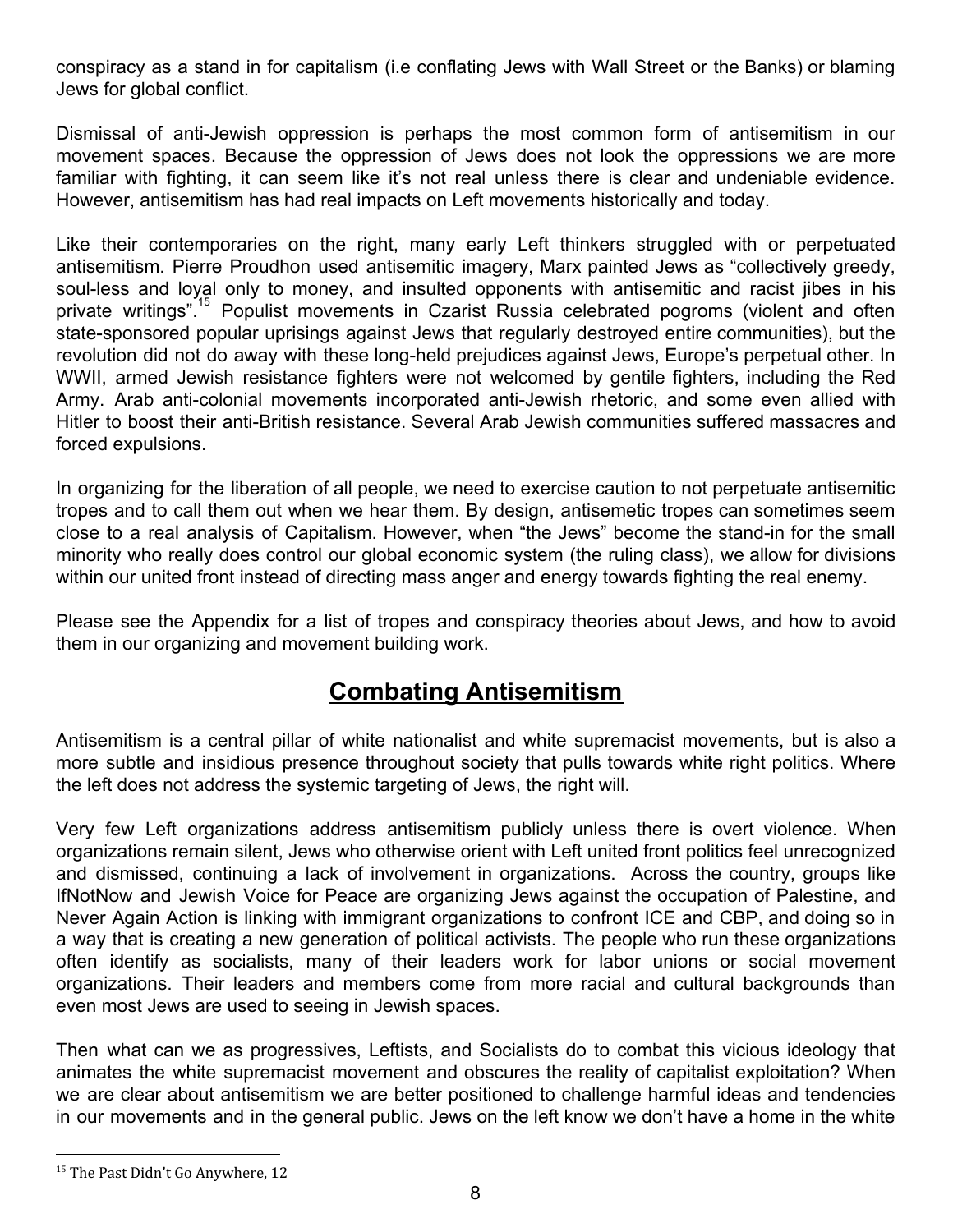ethnostate, but in the mainstream we have been inundated with a narrative that Israel - an exploitative, deeply racist, apartheid nation - is our only hope of salvation in a world where both the right and left hate Jews simply because we are Jews.

Here are some suggestions for how we can contribute to a Left culture that welcomes Jews, disrupts a fundamental aspect of the New Confederacy's ideology, and that can contribute to building a broader united front while opening our organization to a new class of young leaders looking for a broader political home.

- **-** Support Jewish comrades around claims of antisemitism whether that is in our unions, our communities, or our organization and movement spaces.
- **-** Do not ask Jews to credential their politics (especially around Palestine) in a way you would not ask of non-Jews.
- **-** Be aware of antisemitic tropes so as not to inadvertently use them, and call them out publicly when you see them (see the appendix below).
- **-** Support the activities of left Jewish organizations in your area and build relationships of mutual solidarity.
- **-** Provide education on anti semitism and the importance of combating it in our mass organizations
- **-** Discuss this document or any of the below resources in depth at cadre meetings to develop a better understanding of antisemitism and the white right
- **-** Publicly challenge and call out acts of antisemitic violence when we see them

### **Conclusion**

Antisemitism is a core part of the ideology of our main enemy. When we don't clearly understand the role it plays in New Confederate ideology, and how it is used to undermine and divide our strategic alliance, this right wing rhetoric can effectively paint progressive and left movements as antisemitic. We should not concede the support of the majority of Jews to a white supremacist right wing coalition. Jews have a material interest in fighting the white supremacist New Confederacy in the alliance for collective liberation.

Antisemitism paints Jews as an elite global cabal conspiring to destroy the working class. As long as those in our movements believe that this is true in any way, they will miss that there is a real elite global cabal conspiring to destroy us all: the ruling class of global capitalism. As Socialists, we must be more adept at recognizing the difference between real anti-capitalist analyses and those that rely on antisemitism so we can more effectively fight the real enemy.

One old antisemitic trope says that all Jews are communists and race traitors who align with people of color to upend the stability of the current order. May it be so! Jews have long played significant roles in the US left, and should continue to do so. By incorporating a clearer and more explicit analysis around antisemitism into our organizational strategy and mass work, we can help bring about a day when Jews are a real part of our strategic alliance, when violent attacks on Jewish communities are thwarted before they happen, and accusations of antisemitism are no longer used to weaken our movements.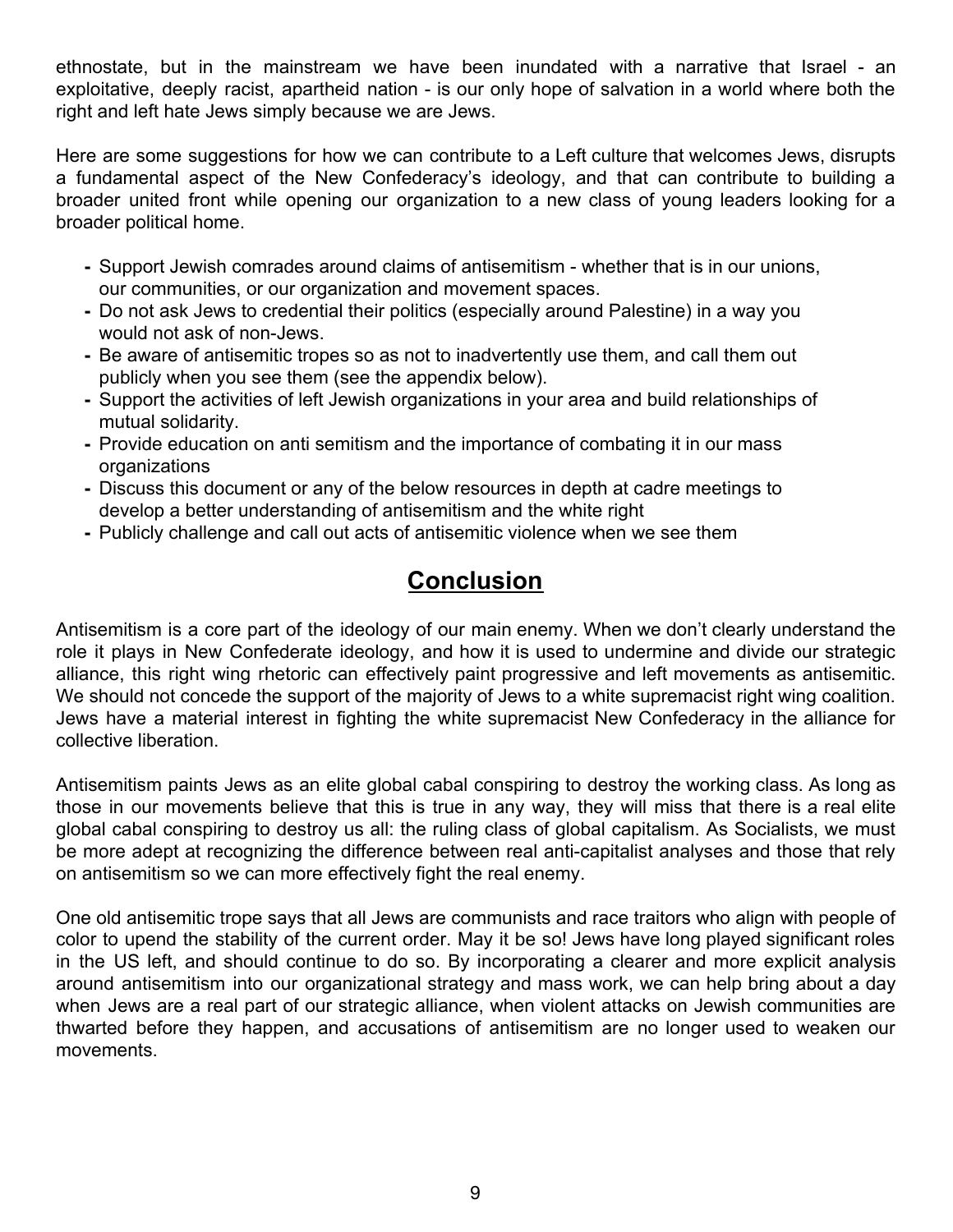## **RESOURCES:**

The Past Didn't Go Anywhere (by April Rosenblum, 2007, 36 pages): A zine/pamphlet on understanding, recognizing, and combating antisemitism for activists on the political Left. This accessible resource is particularly geared towards understanding antisemitism in left and movement spaces. You can read this online or download a pdf at:

<https://archive.org/details/ThePastDidntGoAnywhere>

Understanding Antisemitism (Jews For Racial and Economic Justice, 2017, 44 pages): "Antisemitism is real. It is antithetical to collective liberation, and it hurts Jews but not only Jews — it undermines, weakens and derails all of our movements for social justice and collective liberation." It is long past time for the left as a whole to sharpen its understanding of anti-Jewish ideology, and for Jews to engage more deeply in the collective fight against white supremacy. This paper is designed to help us develop that understanding and strengthen those commitments to one another.

Available for download at: <https://jfrej.org/understanding-antisemitism/>

Information on Antisemitism for Movement Partners (Jews for Racial and Economic Justice, Jewish Community Action, and Bend the Arc, 2019, 11 pages): A concise resource for progressive and left movement organizers, created by Jewish Leftists leading struggles against antisemitism. "We provide these resources to build a shared analysis of antisemitism, how it's being used in this political moment to attack and divide us all, and how it connects with other forms of bigotry and oppression. We do so from our expertise on this particular oppression in service of building a country in which all communities can thrive."

[https://docs.google.com/document/d/1Dje5mh1aOpoY7jTunmyB8TUfbsOhbUJfXnyeblJ4\\_X8/edit?usp=sharing](https://docs.google.com/document/d/1Dje5mh1aOpoY7jTunmyB8TUfbsOhbUJfXnyeblJ4_X8/edit?usp=sharing)

Lenin's Speech on Anti-Jewish Pogroms: <https://youtu.be/i0ljxQsgUM4>

(text available at [https://www.marxists.org/archive/lenin/works/1919/mar/x10.htm\)](https://www.marxists.org/archive/lenin/works/1919/mar/x10.htm)

VI Lenin's short speech decrying Anti-Jewish Pogroms and calling for broader incusion of Jews into the struggle for socialism.

Skin in the Game: How Antisemitism Animates White Nationalism (by Eric K Ward, 2017): Noted anti-racist organizer and researcher Eric K Ward's examination of modern antisemitism, informed through infiltration, research, and experience with right white organizations and activists.

<https://www.politicalresearch.org/2017/06/29/skin-in-the-game-how-antisemitism-animates-white-nationalism/>

Attacking Antisemitism (Ben Lorber, Jacobin Magazine Nov 2018): A useful summary from a socialist perspective of why socialist movements in the US need to address antisemitism. <https://www.jacobinmag.com/2018/11/antisemitism-squirrel-hill-pittsburgh-shooting-racism>

The Death and Life of the Jewish Century (Benjamin Balthaser, Boston Review March 2019): Situates rising antisemitism in our broader political context with an understanding of shifting narratives. <http://bostonreview.net/politics/benjamin-balthaser-death-and-life-jewish-century>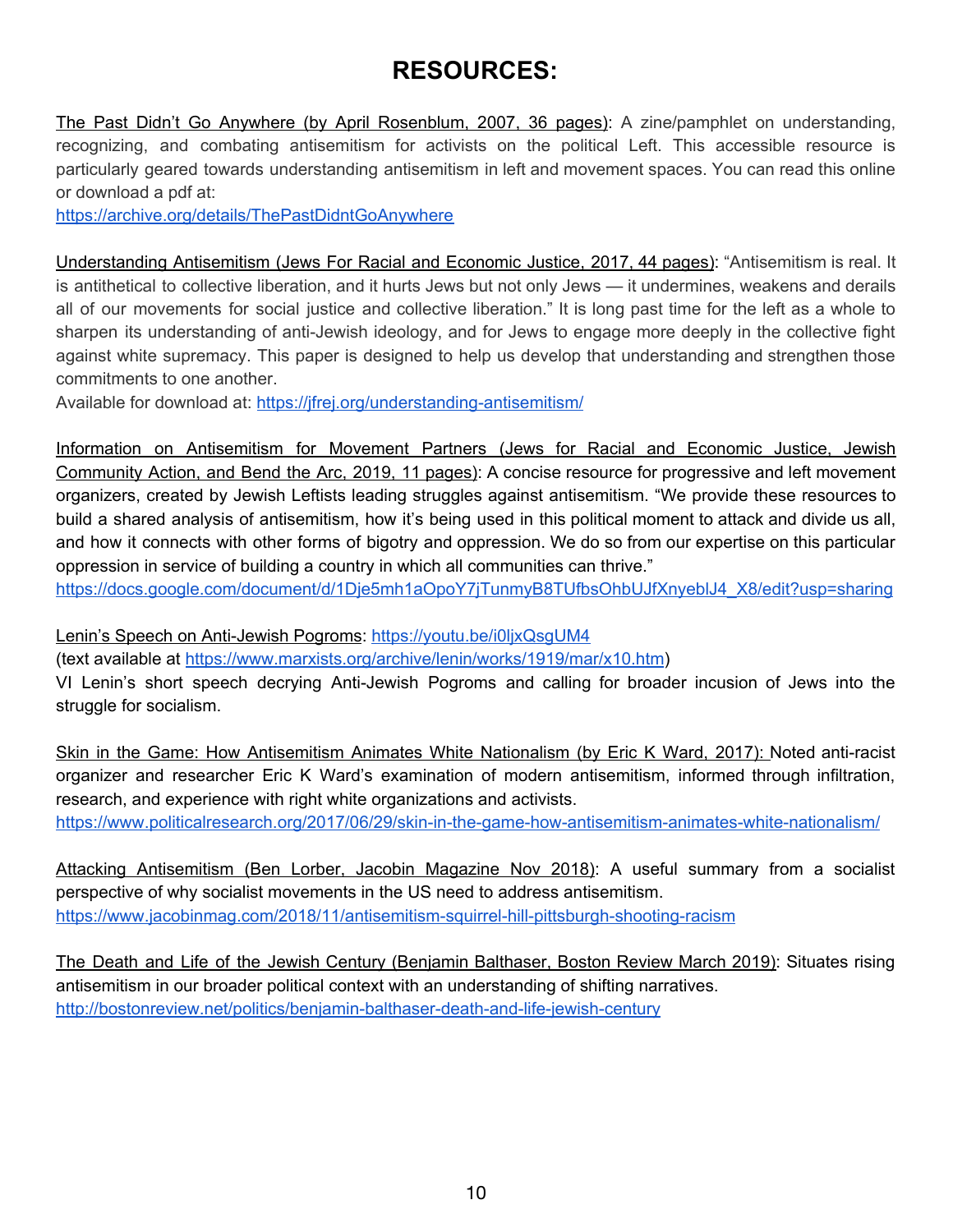#### **APPENDIX: Understanding & Avoiding Antisemitic Tropes & Conspiracies**

(Taken from Information on Antisemitism for Movement Partners, 2019)

In this political moment we are experiencing the mainstreaming and mainlining of several **conspiracy theories**--largely driven by white nationalists and the American far-right--which play off of long-standing **antisemitic tropes**.

#### **A. Common Antisemitic Tropes**

- Killing/enemy of Jesus
- Ritual murder of non-Jews, bloodthirsty
- Demons, devils, hypnotizers, embodiment of evil
- Plotting to control the world
- Secret puppet masters
- Causing disease, war, or other disasters
- Greedy, usurers, controlling the financial system
- Responsible for capitalism, responsible for communism
- Dual loyalty, dual allegiances, untrustworthy
- Animal metaphors, especially sea creatures and insects
- Global conspiracy

#### **B. Current Conspiracy Theories**

- Assertions that philanthropist George Soros is the mastermind "behind" any number of social movements or actions.
	- These conspiracies are built atop the centuries-old idea that Jews are the evil puppeteers controlling social movements behind the curtain in an attempt to wreak havoc on the countries in which we live. It's tied to the idea of Jews being "globalists" and disloyal to our nations of birth or residence. In these conspiracy theories today, the way Soros is a philanthropist is somehow illegitimate and different than non-Jewish philanthropists like the Koch Brothers, or Bill Gates. Also key is the idea that Soros is trying to destroy America by changing its character, "unleashing" Black people in protests, "funding" migrant "caravans," etc. This is the false narrative at the core of antisemitism — and it is in the same vein as what the Nazis said about Jews in WWII Germany.
	- These theories extend to saying that Soros is the mastermind behind the Movement for Black Lives, the robust protests against Justice Kavanaugh, and DA races all across the country.
	- The danger in these conspiracies is not just that they proliferate antisemitic ideas; they delegitimize robust social movements led by Black people, women, and trans people. Instead of recognizing the vibrant escalation and mobilization of our communities and strong progressive DA candidates, they frame our movements and candidates as hoodwinked or manipulated by Jewish money and control. This doesn't just undermine candidates and policies, but democracy itself. (More on this can be found in The [Soros](https://medium.com/@DoveKent/the-soros-myth-a71d43617f34) [Myth](https://medium.com/@DoveKent/the-soros-myth-a71d43617f34) by Dove Kent)
- Antisemitism and xenophobia: The shooting in Pittsburgh is a perfect and tragic example of the nexus of antisemitism and xenophobia. The shooter targeted and murdered 11 people in a